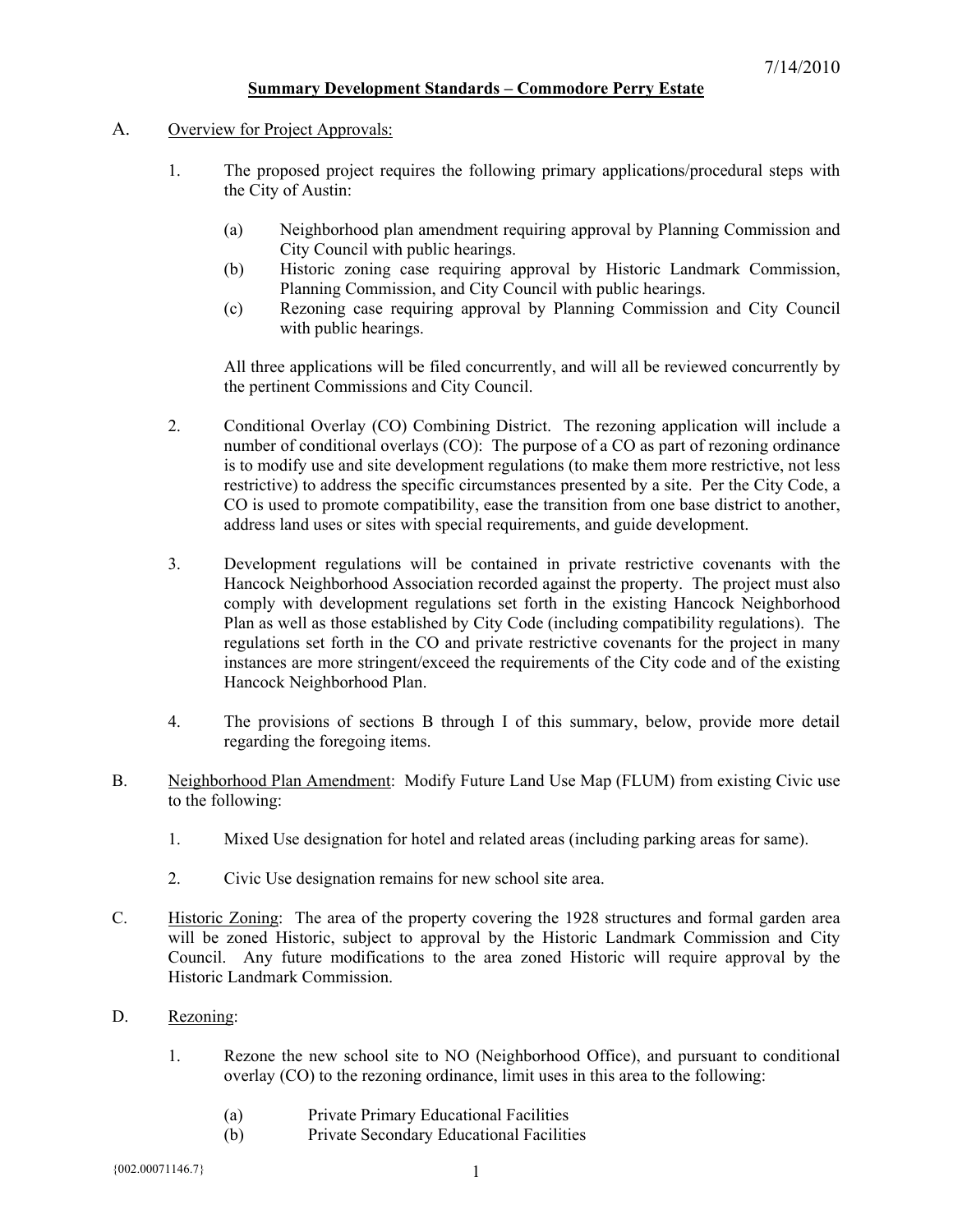- 2. Rezone hotel and related site (including hotel parking areas) to GR-MU (Community Commercial-Mixed Use). Condominium Residential will be the only permitted residential use in this area pursuant to CO to the rezoning ordinance. The following uses will be the only permitted GR uses in this area pursuant to CO to the rezoning ordinance, all other GR uses will be prohibited:
	- (a) Bed and Breakfast (Group 1)
	- (b) Bed and Breakfast (Group 2)
	- (c) Hotel-Motel
	- (d) Indoor Entertainment
	- (e) Personal Improvement Services
	- (f) Personal Services
	- (g) Restaurant (General)
	- (h) Congregate Living
	- (i) Group Home, Class I (General): Pending confirmation from City that this use can be "converted" to conditional use as part of rezoning ordinance. Regardless, we will eliminate this use via private restrictive covenant.
	- (i) Group Home, Class I (Limited): Same as  $D(2)(i)$ , above.
	- (k) Group Home, Class II: Same as  $D(2)(i)$ , above.
	- (l) Religious Assembly
- E. CO to Rezoning: Include the following as CO to the rezoning ordinance:
	- 1. Limit quantity of units to 90, of which a maximum of 20 units may, at developer's option, be residential condominiums.
	- 2. Hotel units shall each contain a minimum of 400 sq. ft. of conditioned space. Residential condominium units, if any, shall each contain a minimum of 1,000 sq. ft. of conditioned space.
	- 3. Limit footprint of new structures for hotel and related uses to 75,000 sq. ft.
	- 4. Maximum seating capacity of hotel restaurant(s) shall be 150.
	- 5. Limit footprint of new structures for school building(s) to 10,000 sq. ft. and total conditioned building square footage of school shall not exceed 20,000 sq. ft. School buildings shall be a maximum one-story and 20' height within 50' of western property line (school structures beyond 50' of western property line will be a maximum twostories and 30' height).
	- 6. Maximum impervious cover of total project shall not exceed 45% of gross site area.
	- 7. Developer will install a sidewalk, street trees, and landscaping along the north side of 41st Street from Red River St. to the west property line of the site. Parallel parking may be incorporated along this same area of  $41<sup>st</sup>$  Street if available public right-of-way will accommodate it, subject to City approval.
	- 8. Developer will install a sidewalk, street trees, and landscaping along the west side of Red River St. from 41<sup>st</sup> Street to the north property line.
	- 9. Developer will seek a license from the City of Austin to allow the hotel to irrigate, landscape, and maintain the public right-of-way adjacent to the property on  $41<sup>st</sup>$  Street and Red River Street.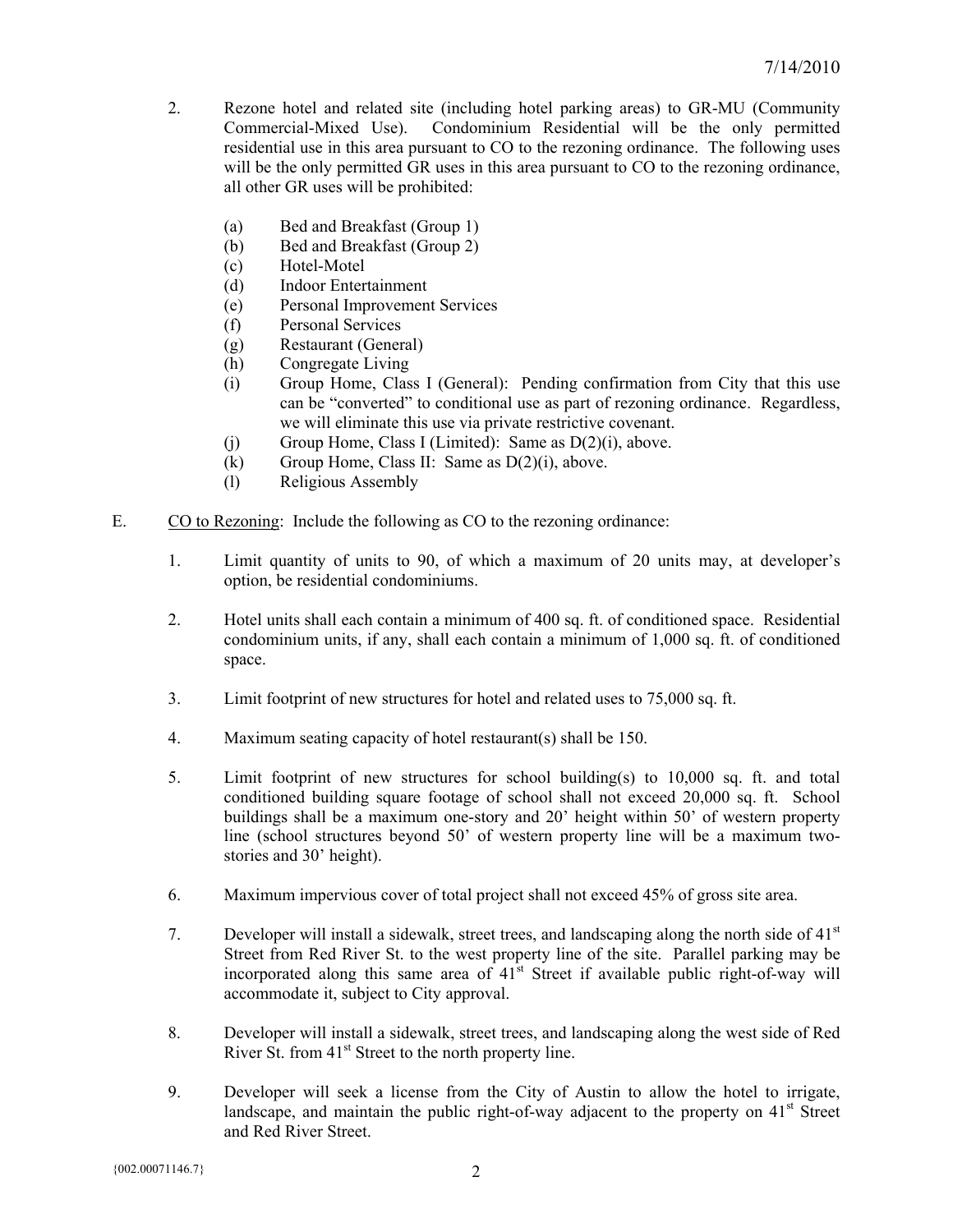- 10. Limit vehicle trips to 2,000 vehicle trips/day (note: will conduct neighborhood traffic analysis).
- 11. Other CO set forth in section G below, including the following:
	- (a) Green building standards.
- F. Private Restrictive Covenants: Add the following restrictions to private restrictive covenants:
	- 1. Letter of Credit: Developer to provide letter of credit providing for HNA enforcement costs of private restrictive covenant.
	- 2. Buffering:
		- (a) Vegetative buffer, screening, and fencing will be constructed along the north and western property line adjacent to single family residences to meet or exceed standards required by City compatibility regulations.
		- (b) Existing perimeter wall will be restored and preserved.
		- (c) Construction of new walls/vegetative buffer will be completed as a construction first phase priority, within 180 days following commencement of initial construction.
		- (d) All mechanical equipment shall be located a minimum of 50' from any singlefamily lot and ground level mechanical equipment shall be screened by a solid wall at least as tall as the equipment or placed on the opposite side of a building from any adjacent single-family lot. Any roof-mounted/elevated mechanical equipment will be screened from view from any adjacent single-family property.
		- (e) On the area of the site east of Waller Creek, (i) no outdoor sports facilities will be allowed on the property other than swimming pools and no more than two tennis courts, and (ii) any tennis court will be constructed at least 100' from any singlefamily lot, will be screened with a solid wall on any side(s) adjacent to singlefamily lots, and will not be lighted for use at night. Note that section  $F(7)(c)$ discusses buffering of recreational uses located on the school site.
	- 3. Maximum event attendees: Maximum number of attendees at an event held at the property will not exceed 350 people (including event participants and guests, and hotel employees), unless off-site valet parking is provided. Valet parking must be provided for all on-site and off-site parking for events. Space sufficient for on-site queuing of at least ten vehicles must be provided on site. Written copies of binding agreements for overflow off-site parking spaces must be provided prior to issuance of a certificate of occupancy for the hotel and must be maintained in force at all times during operation of the hotel.
	- 4. Wedding and related outdoor activities, construction noise:
		- (a) Amphitheatre will be used only for weddings, ceremonies, readings, and acoustic performances limited to voice, string, and woodwind instruments only (e.g., no brass or percussion instruments, and no amplified sound at any time). Hours of operations for amphitheatre events shall be no earlier than 10:00am and no later than 10:30pm.
		- (b) Other than the uses of the amphitheatre (and school uses of the area west of Waller Creek), no outdoor events will occur on the property except on the front lawn, chapel, and main pool areas (at least 200' east of Waller Creek, east of the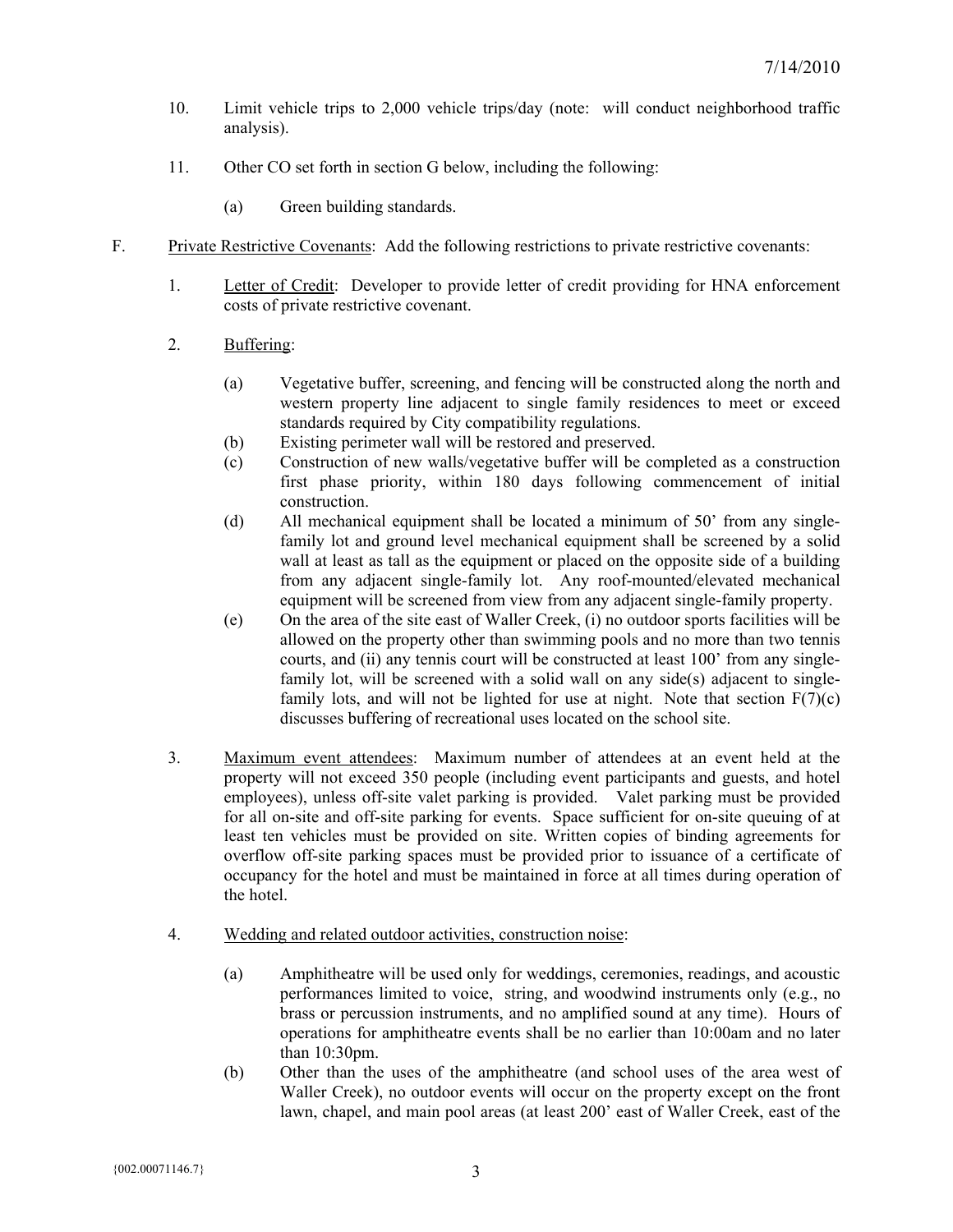existing stone wall that runs NW/SE through the property, and at least 200' south of the north property line).

- (c) No amplified sound will be permitted at any outdoor events, and any amplified sound will be located inside permanent structures. Hours for outdoor events shall be no earlier than 10:00am and no later than the following: 10:30pm Sunday through Wednesday, 11:00pm on Thursday, 12:00pm midnight on Friday or Saturday.
- (d) Primary demolition and excavation work on the hotel site will be conducted on an accelerated schedule and completed within 120 days following commencement of initial excavation to reduce the period of time that such noise will be generated.
- 5. Service functions:
	- (a) All service functions will occur inside a gated service court and service building that will be located no more than 450' west of Red River Street.
	- (b) All deliveries and removals will occur inside the gated service court during daytime hours using bob-tail or smaller vehicles and trash containers will be "swapped" rather than dumped.
	- (c) All trash will be stored inside the air-conditioned service building.
- 6. Hotel standards: Agree to qualitative standards that can only be met by 5-star luxury lodging, including minimum 400 sq. ft. per hotel room, concierge and service, spa facilities, and full-service dining.
- 7. School:
	- (a) Construct a wall/vegetative/landscape buffer along the west and north property lines (except in the Waller Creek floodplain) and observe the required compatibility setback of 25'.
	- (b) New buildings will not exceed one-story and/or 20' height within 50' of the property line.
	- (c) Beyond 50' from the property line, the school building(s) will be limited to a maximum of 30 feet from ground level and may not exceed height of two stories. Quieter uses will be located adjacent to the residential neighbors and any school swimming pool, tennis court, ball court, or playground shall be located internal to the building, or facing south, and will comply with City of Austin compatibility regulations.
	- (d) No school bell or amplified sound will be used to announce classes.
	- (e) Operating hours will be limited to between 7:00 am and 10:00 pm.
- 8. Lighting: No pole mounted lights will be used, and no service lights that project onto adjacent property will be used.
- 9. Signage: Signs proposed for the area of the site zoned Historic are subject to review by the Historic Landmark Commission. Subject to further review/modification by that Commission where applicable, signs visible from Red River and/or  $41<sup>st</sup>$  Street shall be subject to the following limitations and design standards.
	- (a) The site will be entitled to signs visible from the public streets at the following locations with the corresponding restrictions set forth below:
		- 1. Red River service entrance wall sign mounted flush or projecting from wall or pole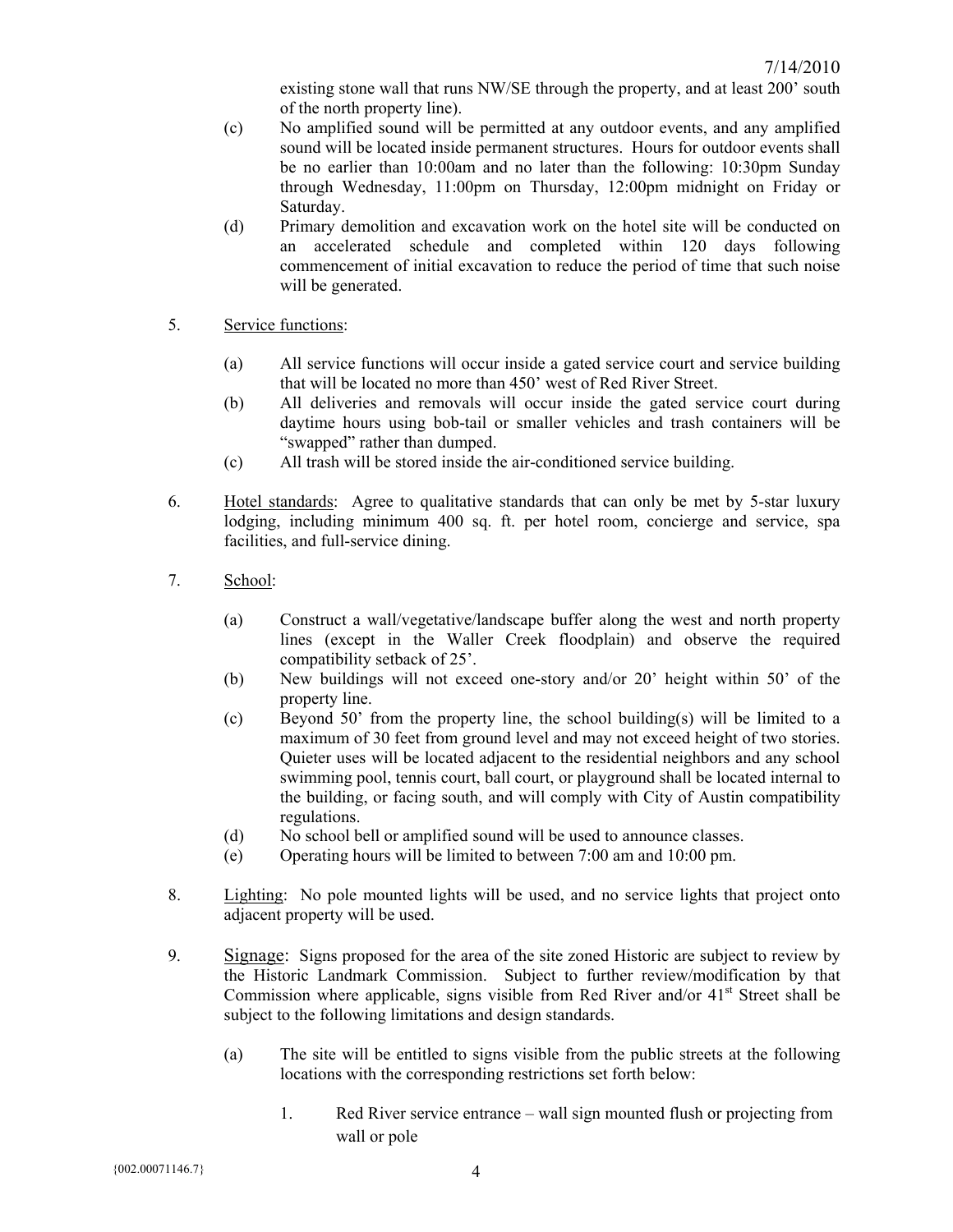- 2. Red River main entrance two wall signs mounted flush or projecting from wall or pole
- 3. Corner of  $41<sup>st</sup>$  Street and Red River existing pole sign
- 4.  $41<sup>st</sup>$  Street mansion sidewalk entrance wall sign mounted flush or projecting from wall
- 5.  $41<sup>st</sup> Street school entrances two wall signs mounted flush or projecting$ from wall
- (b) With the exception of the existing pole sign at the corner of  $41<sup>st</sup>$  Street and Red River, all signs along  $41<sup>st</sup>$  Street shall be mounted flush or projecting from the wall (i.e., no pole signs). With the exception of the existing pole sign at the corner of  $41<sup>st</sup>$  Street and Red River, no signs along  $41<sup>st</sup>$  Street shall be illuminated except for the wall sign at the  $41<sup>st</sup>$  Street mansion pedestrian entrance, which may be illuminated with landscape and/or indirect lighting.
- (c) Wall signs shall not exceed 20 square feet each. Projecting signs shall not exceed 16 square feet each. The maximum letter height shall be 20 inches. The top of any pole or wall sign shall not exceed 14 feet above street grade. The bottom of any projecting sign shall be at least 8 feet above the ground and the top of any projecting sign shall not exceed 14 feet above the ground.
- (d) Sign color and design shall be moderate and in keeping with the architectural character of the property and the residential neighborhood. Signs shall be constructed of wood, metal, and/or glass – no plastic shall be allowed. No sign shall blink, flash, revolve, move, vary in intensity, or appear to be in motion. Sign illumination shall be evenly distributed and, with the exception of neon tubing, shall be concealed from view.
- 10. Project density and massing:
	- (a) Scale and massing will be constructed as set forth in conceptual plans (attach conceptual plans as exhibit).
	- (b) Hotel units shall have private courtyard or roofdeck, and any such roofdeck will be located no more than 20' above ground and will be oriented and screened so that occupants do not have views to residences along Park Blvd.]
	- (c) Maximum project impervious cover shall not exceed 45% of gross site area.
- 11. Other: City staff stated that covenants regarding trash must be addressed via private restrictive covenant, and cannot be addressed in CO.
- G. Responses to Hancock Neighborhood Association Development Issues: The project will be developed in accordance with zoning, conditional overlays, restrictive covenants, and other development regulations set forth in the Responses to Hancock Neighborhood Association Development Issues – May 17, 2010. In certain instances, the provisions of this Summary Development Standards are more restrictive than the Responses to Hancock Neighborhood Association Development Issues, and the project will be developed in accordance with the more restrictive provision.
- H. Existing Restrictions per Neighborhood Plan: Maximum height currently limited to 30 feet, and 2 stories (pursuant to Hancock Neighborhood Combining District, Part 7(1), Ordinance No. 040826-59).